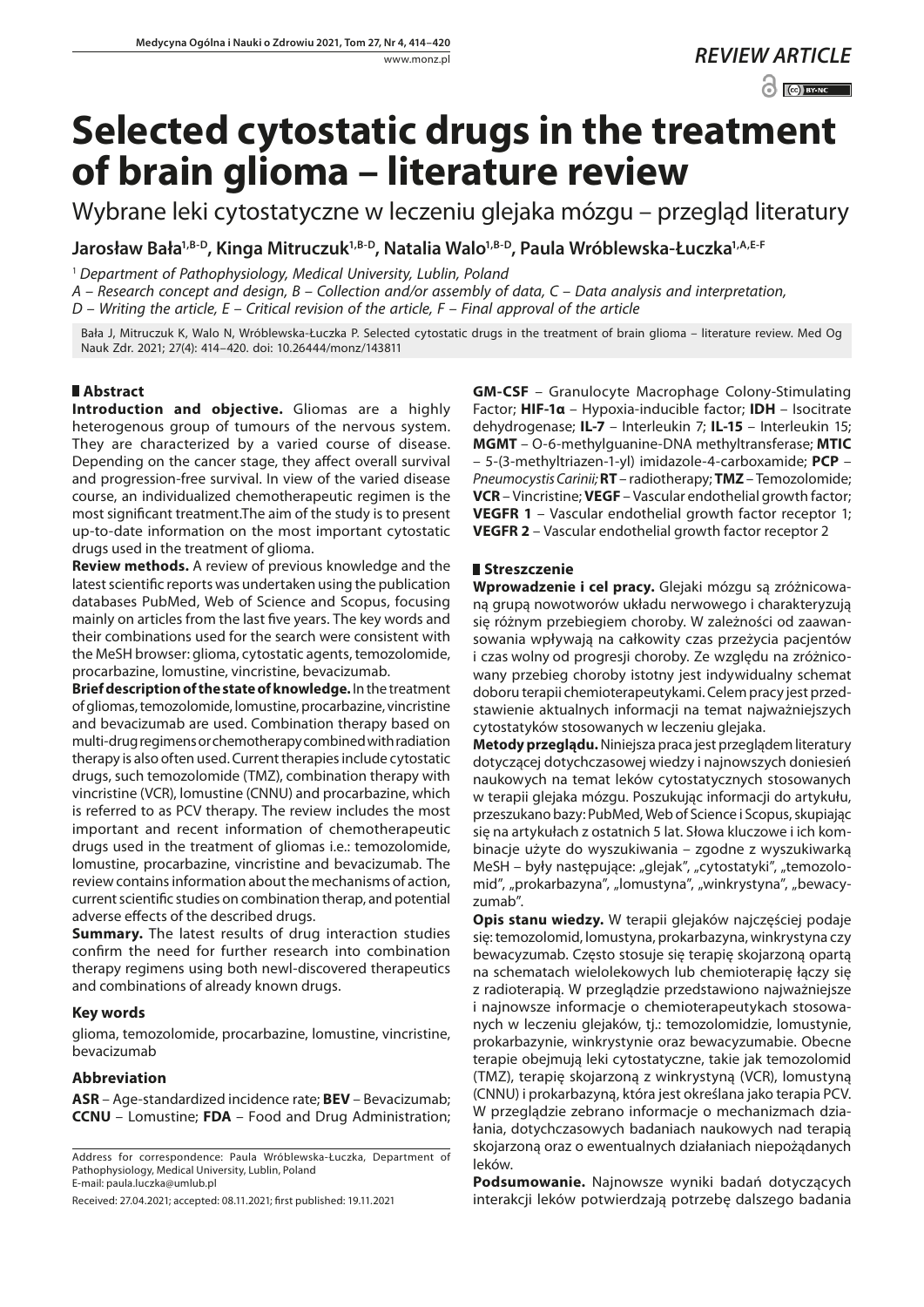Jarosław Bała, Kinga Mitruczuk, Natalia Walo, Paula Wróblewska-Łuczka. Selected cytostatic drugs in the treatment of brain glioma – literature review

schematów terapii skojarzonych wykorzystujących zarówno nowo odkryte terapeutyki, jak i połączenie już poznanych leków.

#### **Słowa kluczowe**

glejak, temozolomid, prokarbazyna, lomustyna, winkrystyna, bewacyzumab

## **INTRODUCTION AND OBJECTIVE**

The term glioma is used to describe a group of brain tumours that originate from sustentacular cells and glial cells. This group of tumours includes astrocytomas, oligodendrogliomas and mixed oligoastrocytomas. According to the WHO guidelines, gliomas can be classified according to their stage into low-grade and high-grade gliomas. Low-grade (non-malignant) gliomas include grades I and II which are characterized by a low grade of malignancy and occur more rarely than high-grade (malignant) gliomas. Grade I gliomas are the only gliomas that are cut-off from healthy tissue and whose treatment includes complete resection. The other grades of gliomas are diffuse and can be treated by as much surgical resection combined with chemo- or radiotherapy as possible [1]. High-grade gliomas include grades III and IV, which are considered to be among the most common and deadly CNS tumours. Gliomas represent the largest proportion of malignant brain tumours, thus overall incidence rates of the brain cancer reflect the incidence of gliomas [2]. The incidence of glioma in different regions of the world is shown in the Table 1. Survival rate of malignant gliomas is low, most of the patients with III grade glioma die within 3–5 years [3].

Due to the aggressive course of malignant brain tumours, research is being conducted e worldwide to improve current therapies. Current therapies include cytostatic drugs, such temozolomide (TMZ), combination therapy with vincristine (VCR), lomustine (CNNU) and procarbazine, which is referred to as PCV therapy. Some of the cytostatic drugs used, e.g. bevacizumab (BEV), are still being tested in clinical trials. The aim of this review is to describe the cytostatic drugs used.

**Table 1.** Incidence of brain cancer in different regions of the world

| World region                                   | Age-standardized incidence rate (ASR) |
|------------------------------------------------|---------------------------------------|
| Europe                                         | 5.5 per 100,000 persons               |
| North America                                  | 5.3 per 100,0 00 persons              |
| Australia and New Zealand                      | 5.3 per100,000 persons                |
| West Asia                                      | 5.2 per 100,000 persons               |
| North Africa                                   | 5.0 per 100,000 persons               |
| South-Central Asia                             | 1.8 per 100,000 persons               |
| Sub-Saharan Africa                             | 0.8 per 100,000 persons               |
| Oceania (without Australia and New<br>Zealand) | 0.5 per 100,000 persons               |
|                                                |                                       |

### **REVIEW METHODS**

This review of previous knowledge and the latest scientific reports was undertaken by searching the publication databases PubMed, Web of Science and Scopus, focusing mainly on articles from the last five years. The key words and their combination used for the search were consistent with the MeSH (Medical Subject Headings) browser: glioma,

cytostatic agents, temozolomide, procarbazine, lomustine, vincristine, bevacizumab.

## **STATE OF KNOWLEDGE**

**Temozolomide.** Temozolomide (TMZ) is one of the most commonly used chemotherapeutic drugs used in brain glioma therapy. Due to the small size of TMZ (194 Da) and lipophilic nature, TMZ easily crosses the blood-brain barrier. With standard oral dousing  $(150-200 \text{ mg/m}^2)$  on a 1-5 every 4 week schedule), TMZ is 100% bioavailable [1]. However, research has shown that in more than a half of patients, TMZ therapy is ineffective due to characteristic resistance to the agent. TMZ resistance is related with the appearance of O-6-methylguanine-DNA methyltransferase (MGMT), DNA repair protein which reduces the effectiveness of TMZ. Inhibition of *MGMT* gene expression increases the efficacy of TMZ therapy. Studies have been performed to overcome resistance to TMZ trough changes in the dosing schedule, although they have not been confirmed by any clinical trials [1].

TMZ is classified as an alkylating substance. At pH <7, TMZ is absorbed unchanged; therefore, the main route of administration is oral. However, at alkaline pH TMZ decomposes, which leads to the formation of 5-(3-methyltriazen-1-yl) imidazole-4-carboxamide (MTIC) and a methyldiazonium cation. The methyldiazonium cation adds methyl groups to the guanine at position N7 in rich regions into guanine, adenine at position N, and guanine rests at position O6 [4, 5].

The cytotoxicity of TMZ is mainly related to the O6 position change which can be corrected by *MGMT.* Cellular cytotoxicity is demonstrated by methylated O6 guanine rests; therefore, *MGMT* suppress the cytotoxic activity of TMZ. Guanine O6 methylation destabilizes the hydrogen bond between guanine and cytosine, resulting in incorrect binding of methylated guanine to thymine during DNA replication. The DNA repair mechanism during replication recognizes abnormal binding and aims to repair mismatches. However, the incorrect binding is repaired only in a new DNA strand and remains in the original strand, leading to repeated attempts to repair the strand, known as the 'futile cycle'. Unrepaired changes in the DNA strands are the reason of cell apoptosis [4, 5, 6].

Treatment of glioma with TMZ is often undertaken in combination with radiotherapy (RT), prolonging the overall survival of patients. TMZ has been shown to be ineffective in combination therapy with other chemotherapeutics. Kim et al. proved the toxic effects of TMZ in combination with nimustine, carmustine and limustine [7]. The studies showed that patients treated with TMZ in combination with RT had reduced levels of T lymphocytes (CD4+ and CD8+). Additionally, it did not show the desired anti-cancerogenic effect used in combination therapy with small-molecule inhibitors. Studies on the use of TMZ in combination therapy are still ongoing. Phase III clinical trials have shown that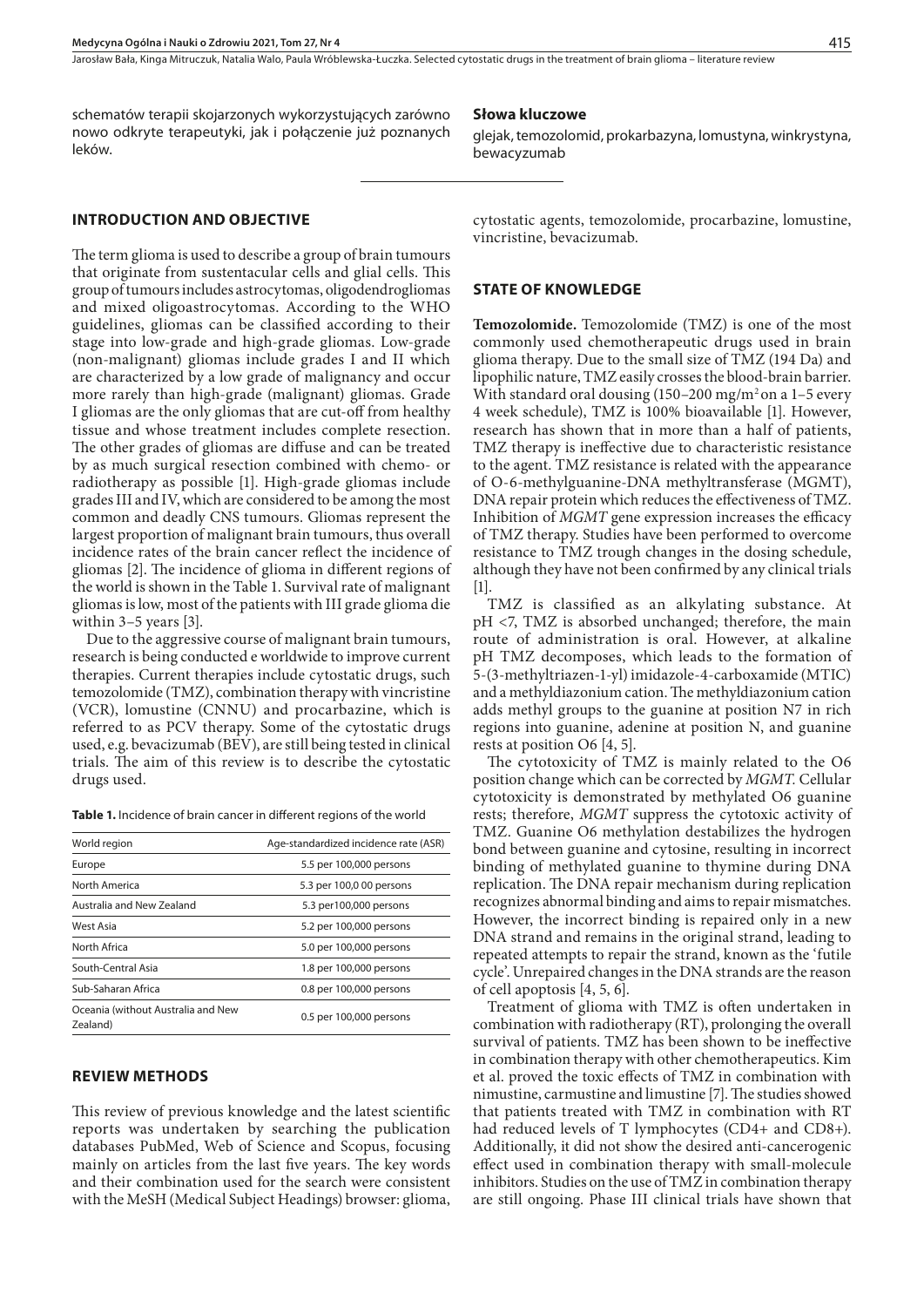despite an increased dose of TMZ, the therapy did not provide significant results compared to standard dosing. The effect of TMZ in a metronomic therapy scheme was also studied among elderly patients unresponsive to the standard treatment regimen. Furthermore, it was speculated that there was a reduced risk of TMZ-resistant tumour cells. This treatment regimen showed a reduced rate of angiogenesis of tumour cells NK (CD56+), B lymphocytes. TMZ in monotherapy did not significantly reduce CD8+ cell numbers [8].

TMS-induced lymphopenia increases cytokine levels and proliferation factors such as interleukin 7 (IL-7) and interleukin 15 (IL-15). Cytokines that increase lymphocyte proliferation are tumour suppressors [1].

Combination therapy of TMZ with granulocytemacrophage colony-stimulating factor (GM-CSF) showed increased proliferation of B-lymphocytes and a reduced number of tumour suppressors. Use of TMZ may cause release of tumuor antigens that are picked up by dendritic cells and presented to T lymphocytes. TMZ fusion with dendritic cells stimulated by tumour antigen increases progression free survival. To sum-up, TMZ combined with RT increases immune system activation; however, this effect is depends on the timing and dose of treatment [9].

The use of TMZ may cause nausea, vomiting and hepatotoxicity. Occasionally, allergic skin reactions are observed. TMZ therapy is accompanied by opportunistic infections, such as *Pneumocystis carinii* (PCP). Therapy with higher dose of TMZ should include prophylaxis of PCP infection with cotrimoxazole. TMZ therapy is not indicated for pregnant or lactating women [1, 10].

**Bevacizumab.** Bevacizumab (BEV) is a recombinant drug synthesized in the ovary cells of the Chinese hamster. It is a monoclonal antibody directed against vascular endothelial growth factor A (VEGF-A) [11]. BEV is used in a combination therapy regimen with other chemotherapeutics for the treatment of colon, ovarian, cervical, peritoneal and breast cancers. Recent studies indicate the possibility of using BEV in the treatment of progressive, recurrent or progressive brain gliomas. In 2009, after promising results from phase II clinical trial, it was registered as a drug for use in patients with progressive glioma for whom previous treatments have failed. However, the drug has only been registered in the USA and Canada, in Europe it has not been approved for use in patients with glioma due to the lack of standardized clinical trials [12, 13].

BEV inhibits tumour cells angiogenesis which directly affects the inhibition of proliferation and tumour growth caused by reduced access to nutrients. BEV binds to VEGF-A which prevents the binding of VEGF-A with tyrosine kinases of the VEGF receptor (VEGFR1, VEGFR2) [14]. The mechanism of BEV action is shown in Figure 1. In tumour cells, VEGF-A is over-expressed which leads to increased angiogenesis and tumour proliferation. VEGF-A overexpression indicates rapid cancer progression. Patients with VEGF over-expression have a shorter overall survival rate. In addition, BEV causes a decrease in vascular permeability, while a decrease in the rate of blood flow through tumur blood vesselswais observed with increased dosing [12]. In histopathological studies of resected brain tumour tissues in patients treated with BEV, a decrease or even disappearance of VEGF-A expression was observed. Furthermore, BEV has been shown to have anti-edematous effects [15].



**Figure 1.** Scheme of action of bevacizumab (C) in the blood (A), which binds VEGF-A (D), thereby blocking the connection of VEGF-A to VEGFR-1 (E) and VEGFR-2 (F) receptors, which inhibits the proliferation and growth of endothelial cells (B)

Because of the lack of documented anti-cancer efficacy of BEV at low doses and its sensitivity to proteolytic enzymes, BEV is administered only intravenously at 2- or 3-week intervals. The dosage frequency and concentration in the solution depends on the type and stage of cancer. There is no need to modify the dosage in patients over 65 years of age. The safety of BEV in patients with nephrological diseases, as well as in patients with hepatic impairment, has not been established. BEV is safe for children and teenagers. Animal studies have shown a possible inhibitory effect on angiogenesis in the foetus; therefore, BEV cannot be used in pregnant women. In addition, BEV should not be used by lactating women due to the possibility of the drug passing into the milk and inhibiting the growth and development of the child [16]. Initial administration of the drug by intravenous infusion should be carried out gradually, and the infusion should be discontinued if symptoms of BEV intolerance occur [11, 17]. BEV does not provide any statistically significant change of other chemotherapeutics pharmacokinetics; therefore, there are many potential opportunities to combine BEV's with other drug [10, 15].

BEV is used mainly in the treatment of recurrent brain tumours. Significant prolongation of progression free survival has been demonstrated in combined therapy of BEV with lomustine. Studies continue to be conducted on the efficacy of using BEV in combination with other drugs, although those conducted to-date have not shown any increase in progression free survival, compared to other chemotherapeutics. BEV is approved in the USA by the Food and Drug Administration (FDA) for the treatment of recurrent brain tumours, but is still not approved by the European Medicines Agency (EMA) due to the lack of statistically significant clinical trial results [12]. However, the 'Avastin in Glioblastoma' (AVAglio) study sponsored by F. Hoffmann-La Roche showed that the use of BEV reduces the need for treatment with glucocorticoids [18].

The most serious side-effects of using BEV are gastrointestinal perforations, haemorrhages, including pulmonary haemorrhages, and haemoptysis. The most common sideeffects of BEV are neutropenic fever, leukopenia, neutropenia, thrombocytopenia, taste disorders, blood clotting disorders and proteinuria. An increased incidence of ovarian failure has been observed in women treated with BEV; however, this effect was reversible after discontinuation of BEV [10, 16].

Research has been carried out on the association of BEV with a vaccine directed against the epidermal growth factor receptor type III- EGFvIII (rindopepimut). The expression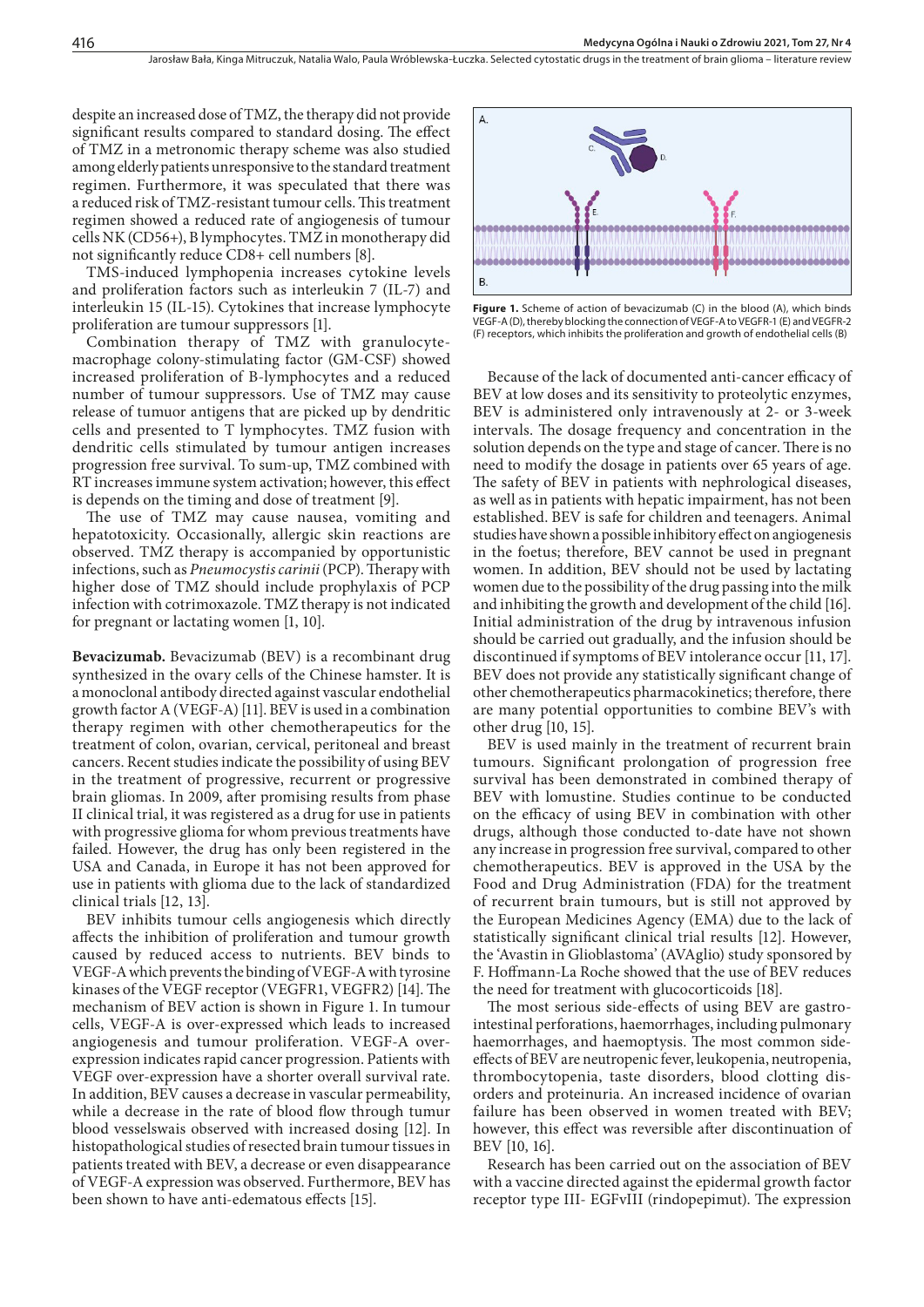of EGFvIII is characteristic of malignant glioma phenotypes and is not found in normal tissues. Phase II trial results showed that association of BEV with rindopepimut may help slow tumour progression and prolong overall survival, compared with the use BEV alone. However, due to unclear action of rindopepimut and the as yet unexplained process of spontaneous disappearance of EGFRvIII in recurrent glioma cells, this therapy still requires further study [19].

**Lomustine.** Lomustine (CCNU) is the second most commonly used cytostatic drug, after TMZ, in the treatment of brain gliomas. In Europe, CCNU is the standard of care for recurrent brain tumours. CCNU is a component of PCV therapy, which is the most commonly undertaken therapy for the treatment of low-grade gliomas with isocitrate dehydrogenase (IDH) mutation [20]. CNU is a substance from the group of nitrosoureas and is classified as an alkylating cytostatic. CCNU cause alkylation of DNA, RNA and can cause cross-linking of DNA. CCNU is both cell cycle dependent and independent. Alkylation caused by CCNU interferes with the normal functioning of the cancer cell, leading to regression of disease. However, one of the most important mechanisms of **TMZ** action is induction of O6-chloerthylguanine formation, which can be reversed by the action of O6-methylguanine DNA methyltransferase. CCNU is also an enzyme inhibitor. This action is achieved by the carbomyelination of amino acids that build protein enzymes [21].

CCNU is a steroid agent, which is able to cross the bloodbrain barrier. CCNU is administered orally at intervals of 6–8 weeks. CCNU show a delayed myelosuppressive effect [21], and is commonly used in PCV combined therapy with vincristine and procarbazine. However, recent studies has shown the possibility of using CCNU in monotherapy in recurrent brain tumours or in chemotherapy combined with TMZ, as well as the possibility of extending the therapy using only CCNU [1].

The main side-effect of CCNU use is cumulative bone marrow suppression leading most often to thrombocytopenia, less often neutropenia and lymphocytopenia [1, 21]. This causes a delayed decrease in blood cell counts after completion of CCNU chemotherapy. If haematological symptoms of CCNU use occur, the dose of the drug should be reduced or stopped completely [21].

**Vincristine.** Vincristine (VCR) is a natural compound derived from the plant *Catharanthus roseus,* belonging to the group of alkaloids. VCR has a dimeric structure, made of a combination of catharanthin and vindoline [22]. VCR molecules are much bigger than TMZ molecules (825 Da), VCR are prone to transport by the Mrp1 and Pgp transport proteins. Because of that, unlike CCNU and TMZ, VCR is characterized by low bioavailability, with low penetration of the blood-brain barrier. What is more, VCR does not penetrate the tumour tissue. VCR is used in the chemotherapy of low-advanced gliomas and other CNS tumours [23].

The action of VCR is based on inhibition of cancer cell division. VCR binds to the microtubules that build karyokinetic spindles at their ends or, less commonly, along their length. Depending on the concentration of VCR in the cell, microtubules disintegrate and destroy the spindle (high concentrations >1–2µmol), or stabilize the microtubules (low concentrations <1µmol). This results in inhibition of mitosis, which causes apoptosis of cancer cells [22].

In monotherapy or combined therapy with PCV, VCR can cause a peripheral neuropathy. Studies have shown that neuropathy induced by VCR can be associated with too high single doses of VCR (more than  $2mg/m<sup>2</sup>$ ), too high total amount of VCR administered during combined therapy, combine VCR with inhibitor CYP3A4 (e.g. ketoxonazol) or the background of patients [24]. Neuropathies was more common in patients of African than European descent. The association of VCR-induced neuropathy with the origin of the patients, allows the hypothesis of a genetic determinant of this type of neuropathy [25].

**Procarbazine.** Procarbazine belongs to the group of alkylating cytostatic. Procarbazine is a chemotherapeutic agent, most commonly combined with CCNU and VCR in PCV combination therapy [26]. Procarbazine is one of several available drugs used orally in the treatment of high-grade glioma when radiotherapy and nitrosourea therapy have proved insufficient [27]. Procarbazine is not recommended as first-line treatment in monotherapy for brain glioma, due to its toxic effects on the bone marrow due to its toxic effects on the bone marrow. The side effects of procarbazine may induce the formation of secondary tumors. Therefore, procarbazine should not be used to treat low-grade glioma [28]. Studies have shown that chemotherapy based on procarbazine, modified efficacy to the use of low-dose TMZ as rescue treatment for recurrent brain glioma [29].

The mechanism of procarbazine action involves slowing down or inhibiting the development of tumour cells in brain glioma. Studies have shown that procarbazine can be an inhibitor of the transmethylation of methionine methyl groups in tRNA. Because of that, tRNA defect can inhibit protein synthesis, leading to inhibition of DNA and RNA synthesis. Procarbazine undergoes an oxidation reaction that occurs spontaneously under the influence of oxygen, causing the formation of hydrogen peroxide, which can damage DNA [30].

Using procarbazine may cause nausea, vomiting, loss of appetite, an allergic skin rash [32] and may cause reduced fertility [1], [31]. Procarbazine is transformed to azoprocarbazine by liver enzymes, ewhich is the reason for the strong hepatotoxicity of procarbazine.

**PCV therapy.** PCV therapy is a combined therapy using VCR, CCNU and procarbazine. PCV therapy is recommended as an adjunctive therapy, or therapy used to treat recurrent scapulopoma, anaplastic staphyloma, multiforme glioblastoma and low-grade glioblastoma [33]. It is the most common therapy for patients with low-grade gliomas, which most commonly affect people between the ages of 35–4; hence, this therapy is taken up among people in this age. Adjuvant therapy is RT [34]. Reduced efficacy of PCV therapy has been reported among patients over 40 years of age. In this group of patients, the dose has to be reduced or the next dose delayed. In the group of patients over 40 years of age, multiple side- effects and worse chemotherapeutic tolerance were observed, as well as reduced levels of sensitivity to treatment [35]. The combination of these two treatment regimens conditions the prolongation od overall survival and progression of free survival. the IDH1 mutation status, its length and dosage, is important for the choice of therapy, [36].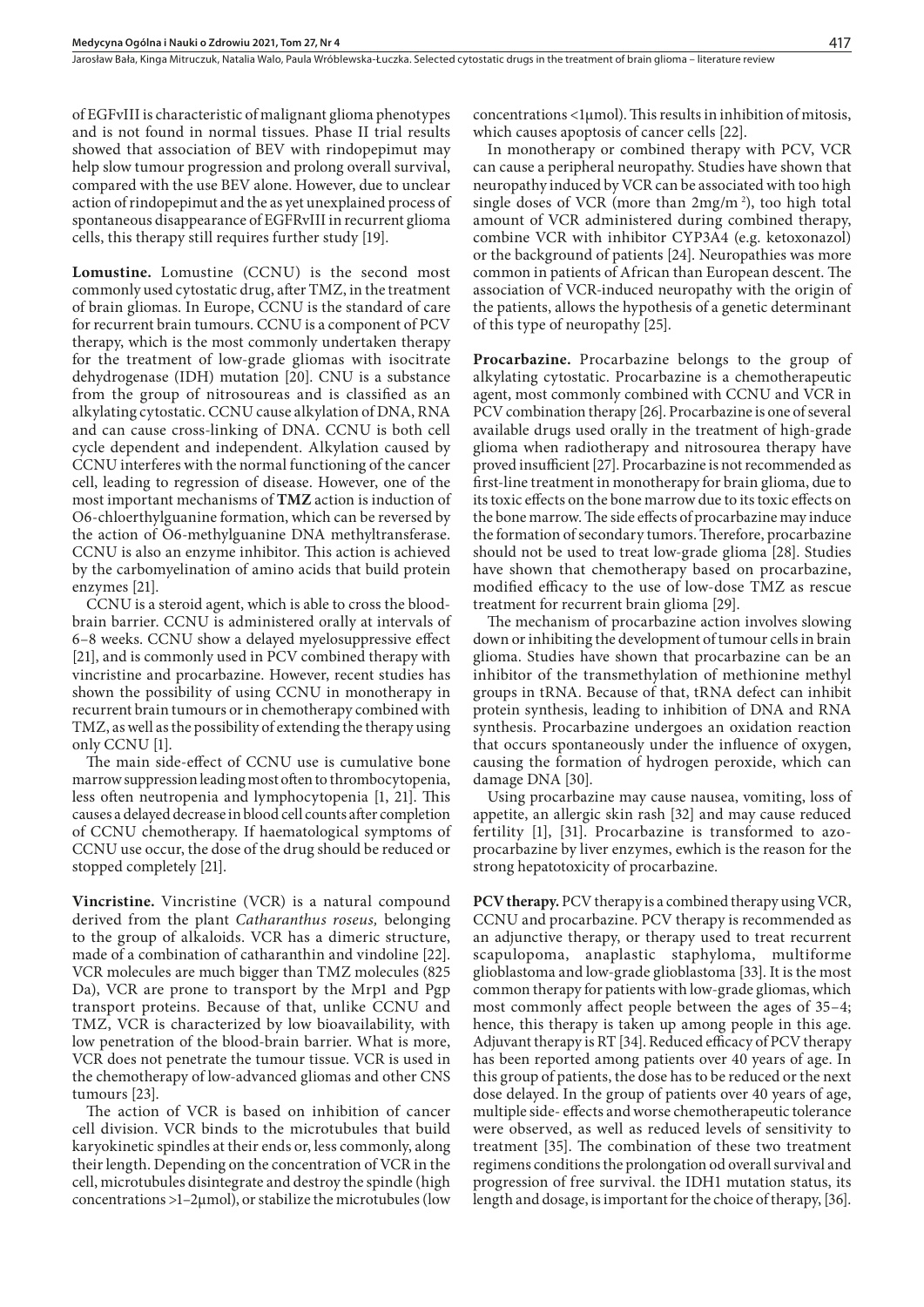The *IDH* enzyme, coded by the *IDH1* and *IDH2* genes, is involved in mitochondrial oxidative phosphorylation, lipogenesis and glutamine metabolism, and regulates the cellular redox state [37, 38]. *IDH* enzyme catalyzes the oxidative decarboxylation of isocitrate to α-ketoglutarate. In addition, *IDH* enzyme is responsible for the reduction of NADP+ [39] and has an important role in maintaining the antioxidant system in the cell, which prevents the development of tumour cells. However, *IDH2* controls the tricarboxylic acid cycle, thereby regulating the energy level of the cell [40]. *IDH1* and *IDH2* genes mutations appear in chronic lymphocytic leukemia, low-grade and secondary glioma. Assessment of *IDH* mutation status is an important prognostic factor determining PCV treatment scheme [41, 42].

IDH mutations also results in the inhibition of glioma stem cells differentiation with increased VEGF expression levels. It also affects the excessive synthesis of hypoxia-inducible factor – 1α (Hif-1α), which promotes glioma invasion ultimately leading to glioma progression [43]. A differential correlation has been shown between the *IDH* mutation stage, glioma stage, parameters of overall survival time, progressionfree survival time, and response to therapy. Evaluation of *IDH* mutation status is essential when initiating RT and PCV therapy. Patients with IDH mutation showed longer progression-free survival time and overall survival time after PCV treatment [44].

PCV therapy is administered with procarbazine at 60 mg/m<sup>2</sup>, CCNU at 110 mg/m<sup>2</sup> and VCR at 1.4 mg/m<sup>2</sup>, in cycles every 6–8 weeks. Procarbazine is given as a single dose per day or as 3–4 divided doses. CCNU is given as single dose, one hour before eating or 2 hours after eating. VCR is given intravenously [33].

Side-effects of PCV therapy combined with RT were observed in each of the study groups [45, 46, 47]. The most common side-effects were bone marrow toxicity, diarrhea, vomiting, fatigue and hepatotoxicity. Hepatotoxicity is mainly exhibited by procarbazine and VCR, as well as by anticonvulsants often used during chemotherapy [45]. One of the most serious complication of RT and PCV therapy use is myelosuppression, characterized by a decrease in neutrophil and platelet levels. The incidence of myelosuppression was 51%

[47]. Grade III anaemia and a decrease in CD4+ lymphocytes were also noticed [32] and neurotoxicity caused by vincristine also observed [49]. A skin rash also occurred [31, 35].

In many patients, therapy had to be discontinued due to a multitude of side-effects. It happened sometimes that doses had to be given at longer intervals to reduce drug toxicity [45, 48]. The most common reason for delaying dosing or discontinuing therapy was a significant decrease of CD4+ lymphocytes (<200) and the occurrence of neurotoxicity. In 38.6% of patients an incomplete cycle had to be performed due to discontinuation. In patients with elevated levels of alanine aminotransferase, a marker of liver injury, procarbazine was excluded from the treatment regimen [32].

No specific benefit of PCV therapy has been demonstrated compared to TMZ treatment. TMZ treatment has less toxicity and easier dosing. PCV causes myelosuppression, skin allergy, and sometimes mood changes. Although many side-effects occur during PCV therapy, it is possible to eliminate them by reducing the dose or discontinuing the drug. Previous studies suggest the choice of PCV chemotherapy due to its easily manageable toxicity and documented efficacy [44]. The described drugs, therefore, cause many side-effects and are also characterized by different efficacy. Table 2 summarizes the basic advantages and disadvantages of the described cytostatics.

#### **SUMMARY**

Gliomas are a highly heterogenous group of cancers, characterized by various courses of the disease, various time of overall survival and progression free survival. The course of disease is different for each patient. If the location of glioma allows surgical removal of the tumour mass, this is the first action taken. If surgical procedure carries a high surgical risk, or if the glioma is located in hard-to-reach place, the indication is for stereotactic biopsy. It is essential to start therapy with chemotherapeutics, which are often combined with RT. Chemotherapy reduces risk of recurrence. Gliomas are not among the most common cancers in the population, but they are the most common cancers of CNS,

**Table 2.** Advantages and disadvantages of temozolomide, bevacizumab, lomustine, vincristine and procarbazine

| Drugs                 | Advantages                                                                                                                                                                                                                                                                                                                                                                              | Disadvantages                                                                                                                                                                                                                                                                                        |
|-----------------------|-----------------------------------------------------------------------------------------------------------------------------------------------------------------------------------------------------------------------------------------------------------------------------------------------------------------------------------------------------------------------------------------|------------------------------------------------------------------------------------------------------------------------------------------------------------------------------------------------------------------------------------------------------------------------------------------------------|
| Temozolomide<br>(TMZ) | • Easily crosses the blood-brain barrier [1, 50].<br>• 100% bioavailability with standard oral dosing [1].<br>· Increases progression-free survival [9]                                                                                                                                                                                                                                 | • Approximately 50% of patients have resistance to the TMZ [50].<br>• TMZ is ineffective in combination therapy [7].<br>• May causes nausea, vomiting, hepatotoxicity, and occasionally allergic skin<br>reactions [1, 10].                                                                          |
| Bevacizumab<br>(BEV)  | • BEV inhibits tumour cells angiogenesis which directly affect<br>inhibition of proliferation and tumour growth.<br>• BEV has anti-edematous effect [15].<br>• BEV is safe for children and teenagers [16].<br>· BEV reduces the need for treatment with glucocorticoids [18].<br>• BEV in a combination with lomustine demonstrates<br>prolongation of progression free-survival [12]. | · Sensitivity to proteolytic enzymes [16].<br>• Cannot be used in pregnant women [16].<br>• Can pass into breast milk and impair a child's growth [16]<br>· BEV may cause neutropenic fever, leukopenia, neutropenia, thrombocytopenia,<br>taste disorders, blood clotting and proteinuria [10, 16]. |
| Lomustine<br>(CCNU)   | • CCNU is able to cross blood- brain barrier [21].                                                                                                                                                                                                                                                                                                                                      | • CCNU show a delayed myelosuppressive effect [21.<br>• CCNU causes thrombocytopenia, less of neutropenia and lymphocytopenia [1, 21].                                                                                                                                                               |
| Vincristine<br>(VCR)  | • VCR is used in the chemotherapy of low-advanced glioma<br>and other CNS tumours [23]                                                                                                                                                                                                                                                                                                  | • Low bioavailability with low penetration of the blood-brain barrier [23].<br>• In monotherapy or combined therapy with PCV, VCR can cause peripheral<br>neuropathy [25].                                                                                                                           |
| Procarbazine          | • Procarbazine is one of several available drugs used orally in<br>the treatment of high-grade glioma when radiotherapy and<br>nitrosourea therapy have proofed insufficient [27].                                                                                                                                                                                                      | · Procarbazine has toxic effects on bone marrow [28].<br>· Procarbazine may induce the formation of secondary tumours [28].<br>• Cause nausea, vomiting, loss of appetite, and may cause reduced fertility [31]<br>· Procarbazine is characterized by strong hepatotoxicity [32],                    |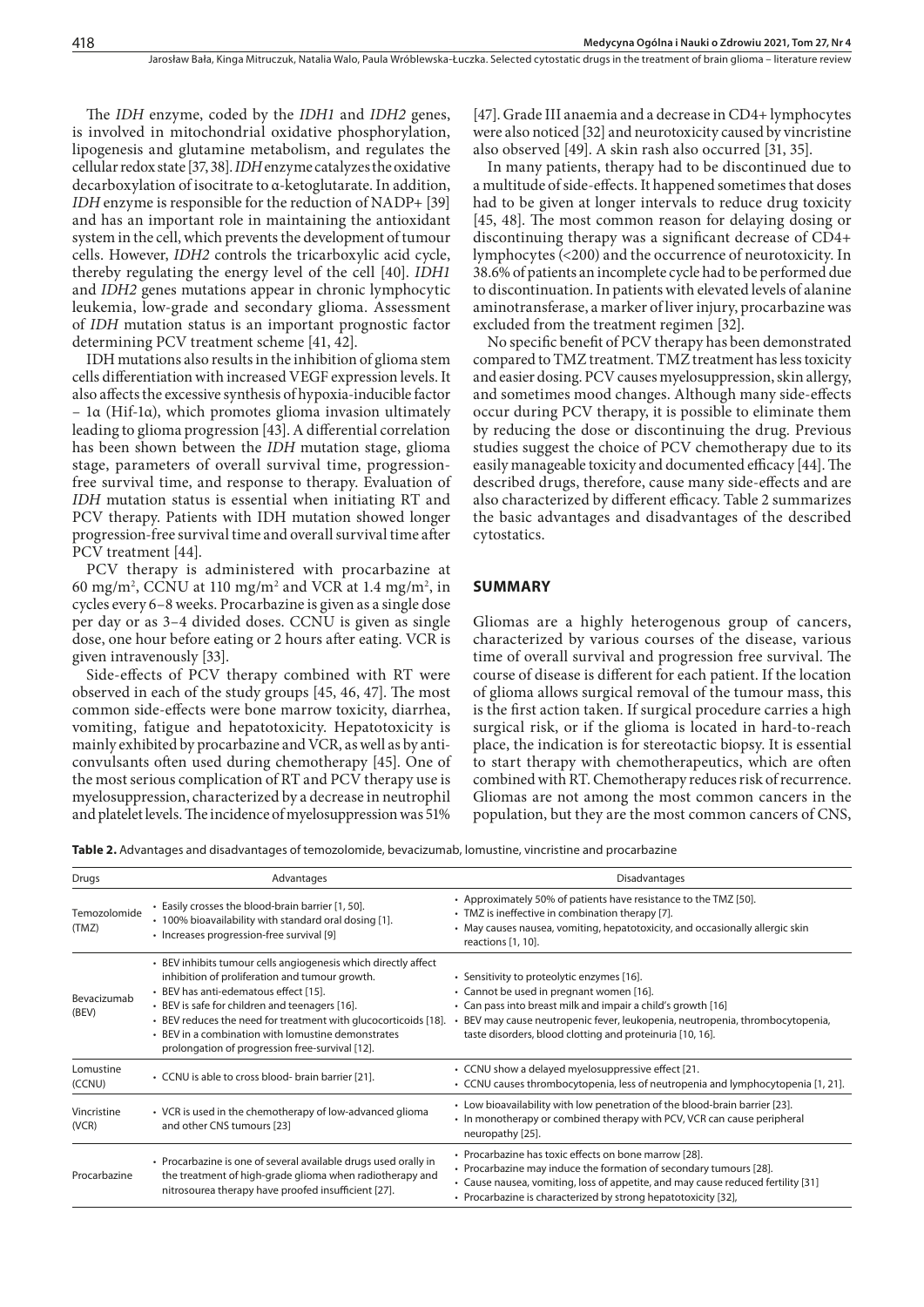which are characterized by an aggressive course, leading to death within a short period of time.

Furthermore, the recurrences of tumours after surgical resection is often reported. Due to the various courses of the disease, an individual therapy scheme is important. Therefore, new discoveries and ongoing clinical trials on new chemotherapeutic agents which can expand the scope of treatment options are important. Moreover, in order to maximize the improvement of overall survival, progression free survival time, patient's comfort and minimize the risk of complications, combined therapy is used. Many chemotherapeutic agents are used which can interact with each other to increase the effectiveness of therapy. For this reason, research on new combined therapies using both newly-discovered therapeutics and the combination of existing ones may turn out to be significant.

#### **REFERENCES**

- 1.Taal W, Bromberg JE, van den Bent MJ. Chemotherapy in glioma. CNS Oncol. 2015; 4(3): 179–92. doi: 10.2217/cns.15.2
- 2.Ostrom QT, Gittleman H, Stetson L, et al. Epidemiology of gliomas. Cancer Treat Res. 2015; 163: 1–14. doi: 10.1007/978-3-319-12048-5\_1
- 3.Wang W, Shi G, Ma B, et al. Chemotherapy for Adults with Malignant Glioma: A Systematic Review and Network Meta-Analysis. Turk Neurosurg. 2017; 27(2): 174–181. doi: 10.5137/1019-5149.JTN.15462-15.0
- 4.Chen X, Zhang M, Gan H, et al. A novel enhancer regulates MGMT expression and promotes temozolomide resistance in glioblastoma. Nat Commun. 2018; 9(1): 2949. doi: 10.1038/s41467-018-05373-4
- 5.Choi S, Yu Y, Grimmer MR, et al. Temozolomide-associated hypermutation in gliomas. Neuro Oncol. 2018; 20(10): 1300–1309. doi: 10.1093/neuonc/noy016
- 6.Kaina B, Christmann M. DNA repair in personalized brain cancer therapy with temozolomide and nitrosoureas. DNA Repair (Amst). 2019; 78: 128–141. doi: 10.1016/j.dnarep.2019.04.007
- 7.Kim IH, Park CK, Heo DS, et al. Radiotherapy followed by adjuvant temozolomide with or without neoadjuvant ACNU-CDDP chemotherapy in newly diagnosed glioblastomas: a prospective randomized controlled multicenter phase III trial. J Neurooncol. 2011; 103(3): 595–602. doi: 10.1007/s11060-010-0427-y
- 8.Xu X, Stockhammer F, Schmitt A, et al. Therapeutical doses of temozolomide do not impair the function of dendritic cells and CD8+ T cells. Int J Oncol. 2012; 40(3): 764–72. doi: 10.3892/ijo.2011.1269
- 9.Ellsworth S, Balmanoukian A, Kos F, et al. Sustained CD4+ T cell-driven lymphopenia without a compensatory IL-7/IL-15 response among high-grade glioma patients treated with radiation and temozolomide. Oncoimmunology. 2014; 3(1): e27357. doi: 10.4161/onci.27357
- 10.Matsuda M, Yamamoto T, Ishikawa E, et al. Profile Analysis of Chemotherapy-induced Nausea and Vomiting in Patients Treated with Concomitant Temozolomide and Radiotherapy: Results of a Prospective Study. Neurol Med Chir (Tokyo). 2015; 55(9): 749–55. doi: 10.2176/nmc. oa.2014-0413
- 11.Charakterystyka Produktu Leczniczego Avastin: https://www.ema. europa.eu/en/documents/product-information/avastin-epar-productinformation\_pl.pdf [access: 25.04.2021]
- 12.Kim MM, Umemura Y, Leung D. Bevacizumab and Glioblastoma: Past, Present, and Future Directions. Cancer J. 2018; 24(4): 180–186. doi: 10.1097/PPO.0000000000000326
- 13.Chinot OL, de La Motte Rouge T, Moore N, et al. AVAglio: Phase 3 trial of bevacizumab plus temozolomide and radiotherapy in newly diagnosed glioblastoma multiforme. Adv Ther. 2011; 28(4): 334–40. doi: 10.1007/s12325-011-0007-3
- 14.Jahangiri A, De Lay M, Miller LM, et al. Gene expression profile identifies tyrosine kinase c-Met as a targetable mediator of antiangiogenic therapy resistance. Clin Cancer Res. 2013; 19(7): 1773–83. doi: 10.1158/1078- 0432.CCR-12-1281
- 15.Tamura R, Tanaka T, Miyake K, et al. Histopathological investigation of glioblastomas resected under bevacizumab treatment. Oncotarget. 2016; 7(32): 52423–52435. doi: 10.18632/oncotarget.9387
- 16.Ghiaseddin A, Peters KB. Use of bevacizumab in recurrent glioblastoma. CNS Oncol. 2015; 4(3): 157–69. doi: 10.2217/cns.15.8
- 17.van den Bent MJ, Klein M, Smits M, et al. Bevacizumab and temozolomide in patients with first recurrence of WHO grade II and III glioma, without 1p/19q co-deletion (TAVAREC): a randomised controlled phase 2 EORTC trial. Lancet Oncol. 2018; 19(9): 1170–1179. doi: 10.1016/S1470-2045(18)30362-0
- 18.Chinot OL, Wick W, Mason W, et al. Bevacizumab plus radiotherapytemozolomide for newly diagnosed glioblastoma. N Engl J Med. 2014; 370(8): 709–22. doi: 10.1056/NEJMoa1308345
- 19.Platten M. EGFRvIII vaccine in glioblastoma-InACT-IVe or not ReACTive enough? Neuro Oncol. 2017; 19(11): 1425–1426. doi: 10.1093/ neuonc/nox167
- 20.van den Bent MJ, Brandes AA, Taphoorn MJ, et al. Adjuvant procarbazine, lomustine, and vincristine chemotherapy in newly diagnosed anaplastic oligodendroglioma: long-term follow-up of EORTC brain tumor group study 26951. J Clin Oncol. 2013; 31(3): 344–50. doi: 10.1200/JCO.2012.43.2229
- 21.Weller M, Le Rhun E. How did lomustine become standard of care in recurrent glioblastoma? Cancer Treat Rev. 2020; 87: 102029. doi: 10.1016/j.ctrv.2020.102029
- 22.Gurgul A. Substancje pochodzenia roślinnego w terapii nowotworów. Postępy Fitoter. 2017; 18(3): 203–208.
- 23.De Witt M, Gamble A, Hanson D, et al. Repurposing Mebendazole as a Replacement for Vincristine for the Treatment of Brain Tumors. Mol Med. 2017; 23: 50–56. doi: 10.2119/molmed.2017.00011.
- 24.Brings A, Lehmann ML, Foerster KI, et al. Perpetrator effects of ciclosporin (P-glycoprotein inhibitor) and its combination with fluconazole (CYP3A inhibitor) on the pharmacokinetics of rivaroxaban in healthy volunteers. Br J Clin Pharmacol. 2019; 85(7): 1528–1537. doi: 10.1111/bcp.13934
- 25.Diouf B, Evans WE. Pharmacogenomics of Vincristine-Induced Peripheral Neuropathy: Progress Continues. Clin Pharmacol Ther. 2019; 105(2): 315–317. doi: 10.1002/cpt.1209
- 26.Hafazalla K, Sahgal A, Jaja B, et al. Procarbazine, CCNU and vincristine (PCV) versus temozolomide chemotherapy for patients with low-grade glioma: a systematic review. Oncotarget. 2018; 9(72): 33623–33633. doi: 10.18632/oncotarget.25890
- 27.Parasramka S, Talari G, Rosenfeld M, et al. Procarbazine, lomustine and vincristine for recurrent high-grade glioma. Cochrane Database Syst Rev. 2017; 7(7): CD011773. doi: 10.1002/14651858.CD011773.pub2
- 28.Goernera R, Bogdahn U, Hau P. Procarbazine--a traditional drug in the treatment of malignant gliomas. Curr Med Chem. 2008; 15(14): 1376–87. doi: 10.2174/092986708784567707
- 29.Kim SH, Yoo H, Chang JH, et al. Procarbazine and CCNU Chemotherapy for Recurrent Glioblastoma with MGMT Promoter Methylation. J Korean Med Sci. 2018; 33(24): e167. doi: 10.3346/jkms.2018.33.e167
- 30.Armand JP, Ribrag V, Harrousseau JL, Abrey L. Reappraisal of the use of procarbazine in the treatment of lymphomas and brain tumors. Ther Clin Risk Manag. 2007; 3(2): 213–24. doi: 10.2147/tcrm.2007.3.2.213
- 31.Wang R, Zhang C, Zheng C, et al. Introduction of Z-GP scaffold into procarbazine reduces spermatoxicity and myelosuppression. Bioorg Chem. 2019; 83: 461–467. doi: 10.1016/j.bioorg.2018.11.011
- 32.Jutras G, Bélanger K, Letarte N, et al. Procarbazine, lomustine and vincristine toxicity in low-grade gliomas. Curr Oncol. 2018; 25(1): e33-e39. doi: 10.3747/co.25.3680
- 33.Solimando DA Jr, Waddell JA. Procarbazine, Lomustine, and Vincristine (PCV) Regimen for Central Nervous System Tumors. Hosp Pharm. 2017; 52(2): 98–104. doi: 10.1310/hpj5202-98
- 34.Donovan LE, Lassman AB. Chemotherapy Treatment and Trials in Low-Grade Gliomas. Neurosurg Clin N Am. 2019; 30(1): 103–109. doi: 10.1016/j.nec.2018.08.007
- 35.Keogh RJ, Aslam R, Hennessy MA, et al. One year of procarbazine lomustine and vincristine is poorly tolerated in low grade glioma: a real world experience in a national neuro-oncology centre. BMC Cancer. 2021; 21(1): 140. doi: 10.1186/s12885-021-07809-5
- 36.Buckner JC, Shaw EG, Pugh SL, et al. Radiation plus Procarbazine, CCNU, and Vincristine in Low-Grade Glioma. N Engl J Med. 2016; 374(14): 1344–1355. doi: 10.1056/nejmoa1500925
- 37.Mondesir J, Willekens C, Touat M, de Botton S. IDH1 and IDH2 mutations as novel therapeutic targets: current perspectives. J Blood Med. 2016; 7: 171–80. doi: 10.2147/JBM.S70716
- 38.Han S, Liu Y, Cai SJ, et al. IDH mutation in glioma: molecular mechanisms and potential therapeutic targets. Br J Cancer. 2020; 122(11): 1580–1589. doi: 10.1038/s41416-020-0814-x
- 39.Li F, He X, Ye D, et al. NADP(+)-IDH Mutations Promote Hypersuccinylation that Impairs Mitochondria Respiration and Induces Apoptosis Resistance. Mol Cell. 2015; 60(4): 661–75. doi: 10.1016/j. molcel.2015.10.017